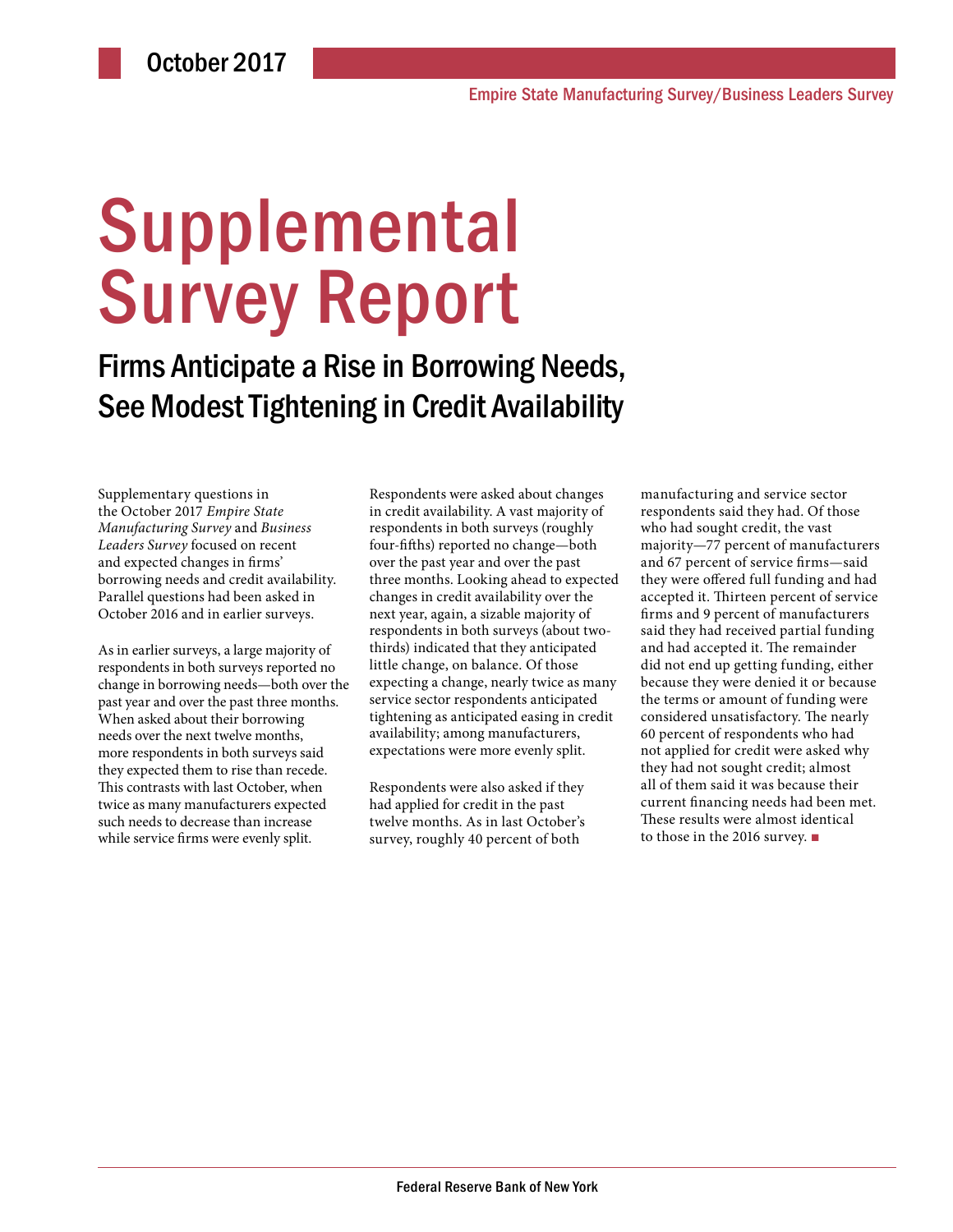### Supplemental Survey Report, continued

#### QUESTION 1

**How do your current borrowing needs compare with those three months earlier? Twelve months earlier? How do you expect them to change over the next twelve months?** 

|                                          | October 2017 Survey              |      |        | October 2016 Survey              |      |        |  |
|------------------------------------------|----------------------------------|------|--------|----------------------------------|------|--------|--|
|                                          | <b>Percentage of Respondents</b> |      |        | <b>Percentage of Respondents</b> |      |        |  |
| <b>Empire State Manufacturing Survey</b> | Lower                            | Same | Higher | Lower                            | Same | Higher |  |
| Now compared with 3 months earlier       | 18.0                             | 68.8 | 13.3   | 20.2                             | 64.4 | 15.4   |  |
| Now compared with 12 months earlier      | 21.4                             | 64.3 | 14.3   | 25.5                             | 51.9 | 22.6   |  |
| Over the next 12 months                  | 18.0                             | 55.7 | 26.2   | 23.8                             | 63.4 | 12.9   |  |
| <b>Business Leaders Survey</b>           |                                  |      |        |                                  |      |        |  |
| Now compared with 3 months earlier       | 14.3                             | 71.4 | 14.3   | 13.7                             | 71.2 | 15.1   |  |
| Now compared with 12 months earlier      | 23.5                             | 57.5 | 19.0   | 15.2                             | 65.9 | 18.8   |  |
| Over the next 12 months                  | 17.8                             | 53.9 | 28.3   | 20.3                             | 58.6 | 21.1   |  |

#### QUESTION 2

**How has credit availability changed over the past three months? Past twelve months? How do you expect it to change over the next twelve months?** 

|                                          | October 2017 Survey              |      |         | October 2016 Survey              |      |                |  |
|------------------------------------------|----------------------------------|------|---------|----------------------------------|------|----------------|--|
|                                          | <b>Percentage of Respondents</b> |      |         | <b>Percentage of Respondents</b> |      |                |  |
| <b>Empire State Manufacturing Survey</b> | Easier                           | Same | Tighter | Easier                           | Same | <b>Tighter</b> |  |
| Over the past 3 months                   | 8.9                              | 83.1 | 8.1     | 9.4                              | 83.0 | 7.5            |  |
| Over the past 12 months                  | 13.9                             | 78.7 | 7.4     | 10.5                             | 81.9 | 7.6            |  |
| Over the next 12 months                  | 14.8                             | 65.6 | 19.7    | 8.6                              | 75.2 | 16.2           |  |
| <b>Business Leaders Survey</b>           |                                  |      |         |                                  |      |                |  |
| Over the past 3 months                   | 9.2                              | 79.7 | 11.1    | 9.3                              | 77.1 | 13.6           |  |
| Over the past 12 months                  | 11.3                             | 76.2 | 12.6    | 12.9                             | 72.1 | 15.0           |  |
| Over the next 12 months                  | 11.7                             | 68.2 | 20.1    | 10.9                             | 69.3 | 19.7           |  |